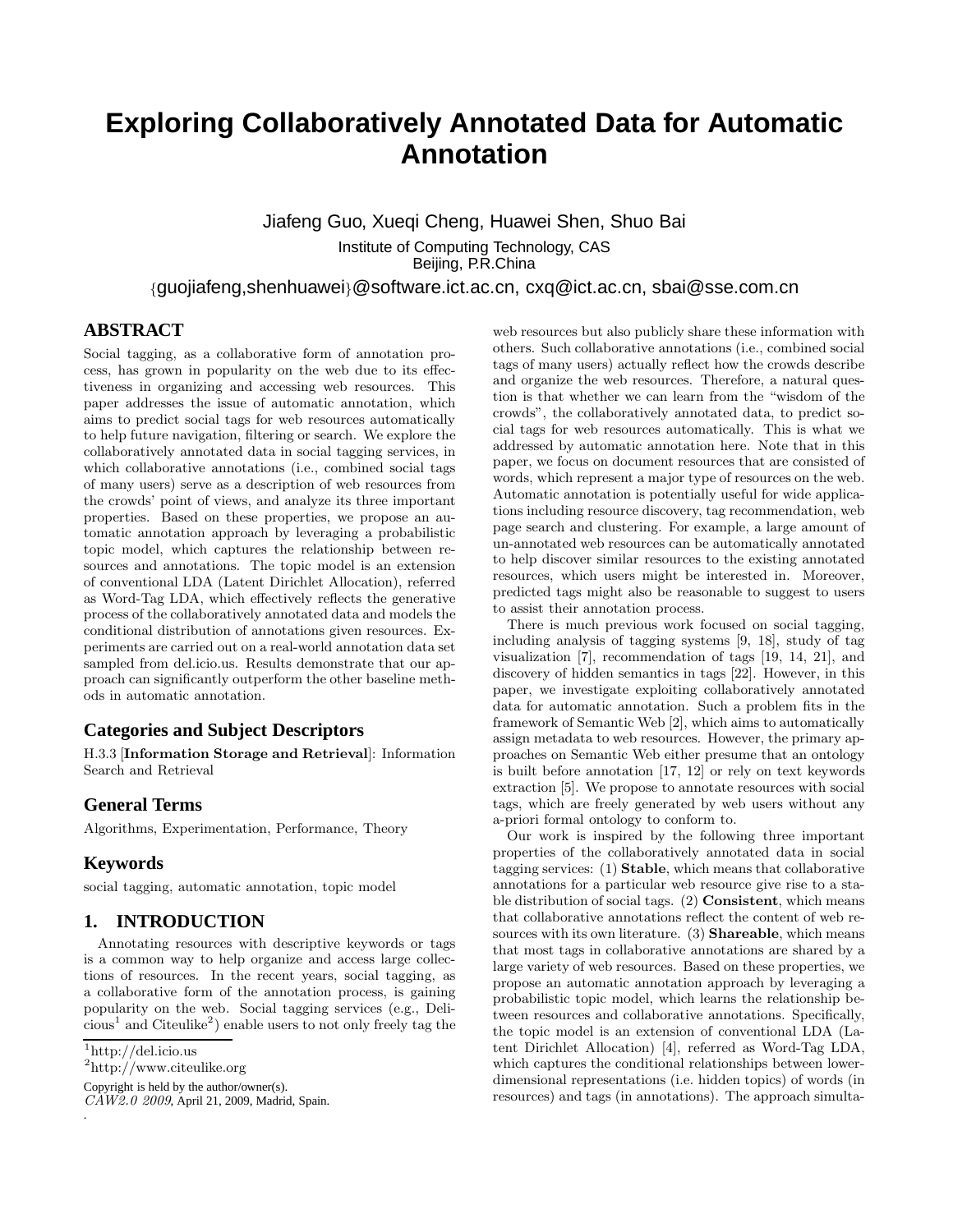neously models the way how the web resource is generated as well as the way how the resource is subsequently annotated with collaborative annotations. With the Word-Tag LDA model learnt in hand, we are able to predict the conditional distribution of social tags given a new web resource. Note here we are interested in predicting a ranked list of social tags for web resources, not only a yes/no decision for each possible tag. Obviously, there are always a great amount of tags which can be assigned to web resources. Therefore, predicting a ranked list rather than a set of social tags makes more sense and is more effective in describing web resources.

We demonstrate the effectiveness of our automatic annotation approach by comparing with three types of baseline approaches, including keyword approach, similarity approach and joint approach. Experiments are conducted on a real-world annotation data set sampled from Delicious. Experimental results show that our model can significantly outperform all the other baselines in automatic annotation.

The rest of the paper is organized as follows. Section 2 discusses related work. Section 3 introduces the problem of automatic annotation and conducts some preliminary studies. Section 4 describes the proposed Word-Tag LDA in details. Experimental results are presented in Section 5. Conclusions are made in the last section.

# **2. RELATED WORK**

# **2.1 Research on Social Annotation**

Social tagging has received major attention in the recent literature. The early discussion of the social tagging can be found in [9, 18, 20, 11]. In [9], Golder et al. provided empirical study of the tagging behavior and tag usage in Delicious. Quintarelli [18] gave a general introduction of social annotation and suggested that we should take it as an information organizing tool.

Research based on social tagging has been done in various areas such as emergent semantics [16, 22], tag recommendation [19, 14, 21], visualization [7], and information retrieval [1, 23]. Wu et al. [22] explored emergent semantics from the social annotations in a statistical way and applied the derived semantics to discover and search shared web bookmarks. Sigurbjörnsson et al. [19] proposed a method which uses tag co-occurrence to suggest additional tags that complement user-defined tags of photographs in Flickr. Heymann et al. [14] predicted tags for web pages based on the anchortext of incoming links, web page content, surrounding hosts and other tags applied to the URL. In [7], Dubinko et al. presented a novel approach to visualize the evolution of tags over the time. Bao et al. utilized social annotations to benefit web search [1]. They introduced SocialPageRank, to measure page authority based on its annotations, and SocialSimRank for similarities among annotations.

Different from the above work, we investigated the capability of social tagging in automatic annotation by utilizing the correlation between web resources and collaborative annotations.

### **2.2 Research on Automatic Annotation**

Automatically assigning metadata to web resources is a key problem in Semantic Web area. A lot of work has been done about this topic. Early work [17, 12] mainly focused on the utilization of an ontology engineering tool. An ontology is usually built first and then manual annotation for web resources is conducted with the tool. In order to help automate the manual process, many approaches have been proposed and evaluated. Chirita et al. proposed P-TAG, a method which suggests personalized tags for web pages based on both the content of the page and the data on the user's desktop [5]. Dill et al. [6] presented a platform for large-scale text analysis and automatic semantic tagging. They proposed to learn from a small set of training examples and then automatically tag concept instances on the web. Handschuh et al. [13] considered the web pages that are generated from a database, and proposed to automatically produce sematic annotations from the database with an ontology. However, the primary approaches on Semantic Web either presume that an ontology is built before annotation or rely on text keywords extraction. We proposed to assign social tags to content, which are freely generated by users without any a-priori ontology to conform to.

# **3. PRELIMINARY STUDIES**

The idea of a social approach to the semantic annotation is enlightened and enabled by the now widely popular social tagging services on the web. These social tagging services provide users a convenient collaborative form of annotation process, so that they can not only freely tag the web resources but also publicly share these information with others. Since social tagging has become an effective way of organizing and accessing large collections of web resources, a natural question is that whether we can predict social tags for web resources automatically to help future navigation, filtering or search. This is the automatic annotation problem addressed in our paper.

Before we discuss the technical aspects of our work, it is worth spending a moment to conduct some preliminary studies on social tagging. There are many popular social tagging services on the web, e.g. the social bookmarking systems [11]. Here we conduct some studies on a typical social bookmarking system, Delicious. In Delicious, an annotation activity (i.e. bookmark) typically consists of four elements: a user, a link to the web resource, one or more tags, and a tagging time. We define an annotation as

#### (User, Url, Tag, Time).

In this paper, we focus on the collaboratively annotated data, in which collaborative annotations (i.e., combined social tags of many users) serve as a description of web resources from the crowds' point of views. Therefore, we disregard the roles of User and Time, combine Tags of the same URL together, crawl the web resource (i.e. document words) referred by the URL and obtain the pair of (Words, Tags) as the collaboratively annotated data. For our preliminary studies, we randomly sampled 70,000 annotated URLs from Delicious and collected the corresponding wordtag pairs. We made some investigation over such data and explore the following three important properties, which become the foundation of our work:

(1) Stable, which means that collaborative annotations for a particular web resource give rise to a stable distribution of social tags. Although individual's annotation may have personal preference and varying tag vocabulary, collaborative annotations form a stable pattern in which the tag frequency distribution is nearly fixed. Fig. 1 shows this property, which was obtained by plotting the Kullback-Leibler (KL) divergence of tag frequency distribution for each step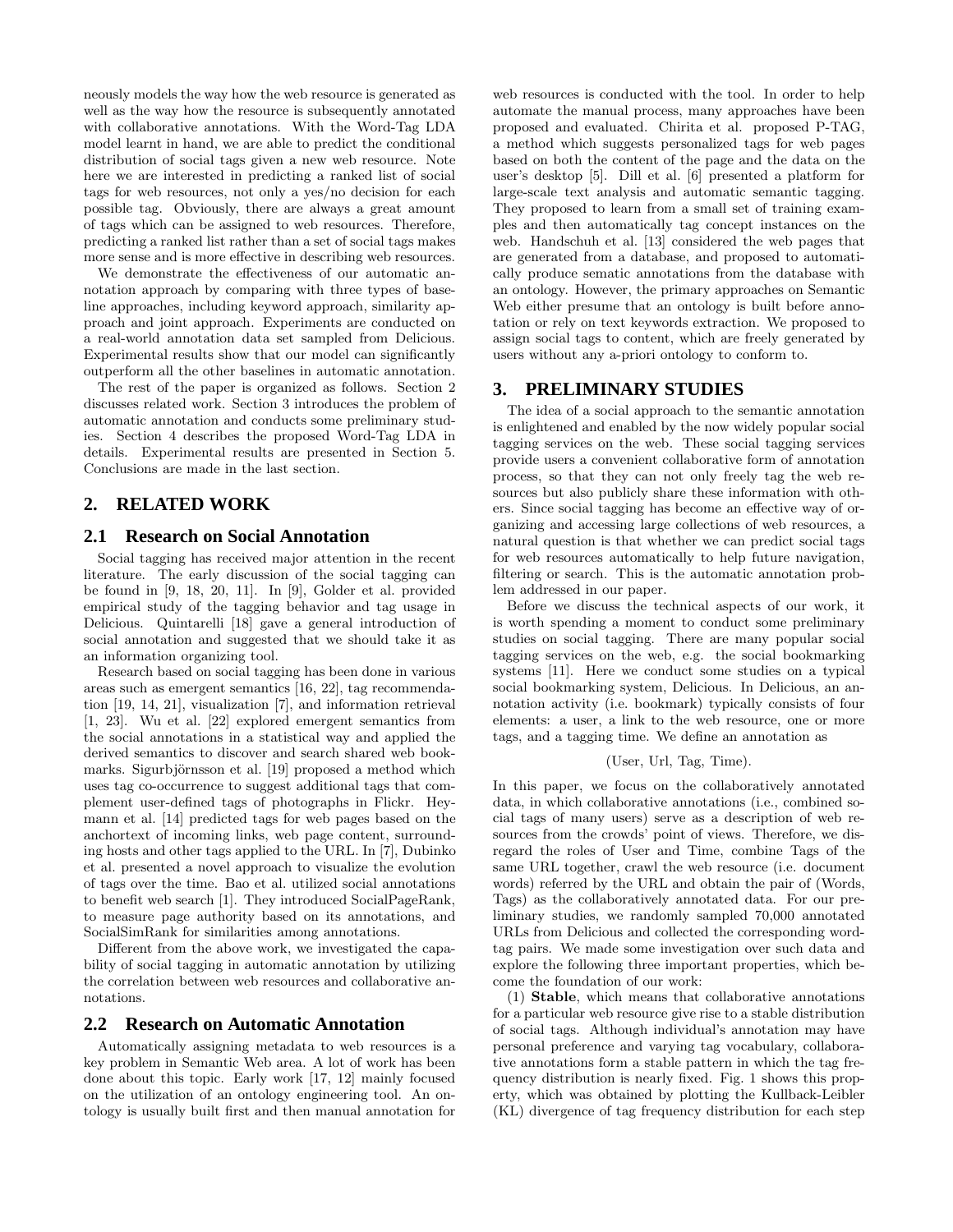



Figure 1: Kullback-Leibler (KL) divergence of tag frequency distribution at each step (as units of bookmarks added), with respect to the final tag distribution.

(as units of bookmarks added) with respect to the final tag distribution for the resource (where "final" denotes distribution at the time the measurement was taken, or the last observation in the data). From Fig. 1 we can see that empirically after the first 100 or so bookmarks, the KL divergence between each step and the final one converges to zero (or close to zero), which indicates that tag distribution for the resource has become stable. Similar observations have also been obtained in previous research work [9, 10]. This stable property is believed to be caused by the two public factors of social tagging, imitation and shared knowledge [9].

(2) Consistent, which means that collaborative annotations reflect the content of web resources, although tags may differ literally from words in the resource. On one hand, with the "wisdom of the crowds", collaborative annotations are more likely to be a less biased semantic description of web resources, which have the comparable expression capability as words in web resources. For example, we show the top 10 frequent keywords in a bookmarked resource as well as the top 10 frequent tags annotated by users in Table 1. The collaborative annotations clearly reflect what the corresponding web resource talks about. We further found that when top 10 frequent keywords considered, 73.6% of all resources are fully covered by their collaborative annotations. On the other hand, tags may differ literally from words in web resources, since they are created by large number of web users and usually represent a higher-level abstraction on the content [15]. Take the annotations shown in Table 1 as an example, beyond those matched with words, we can also observe some high-level abstraction tags, such as "programming" and "tutorial".

(3) Shareable, which means that most tags in collaborative annotations are shared by a large variety of web resources. We plot the average document frequency (DF) of the top N frequent tags over the data in Fig. 2. The results show that the top 10 frequent tags for web resources are shared by more than 300 resources on average. As collaborative annotations usually form a Power-Law frequency distribution, these top frequent shareable tags actually rep-



Figure 2: Average Document Frequency (DF) of top frequent tags.

resent the major part of the collaborative annotations for web resources. This shareable property is believed to be related to two reasons: One is that users are more likely to assign similar tags for the similar content in web resources; The other is that tags which represent a semantic abstraction on the resource content are more likely to be used by a large number of users than those specific ones.

From the analysis above we can see that collaborative annotations serve as a stable and less biased semantic description for web resources. These good properties provide the foundation of our work, that is we can explore the collaboratively annotated data to perform automatic annotation. Specifically, the property (1) indicates that we can apply learning approaches on the collaboratively annotated data, while the property (2) and (3) indicate that we can predict tags for web resources by capturing the relationships between resources and annotations. Therefore, in this paper, we propose a generative topic model for automatic annotation, which learns the relationship between words and tags through their lower-dimensional representations, i.e. the hidden topics. We will explain the model in the next section.

# **4. GENERATIVE MODELS**

We consider generative topic models that can perform the following two tasks: One is modeling the joint distribution of web resources and collaborative annotations, which can be useful for simultaneously clustering words and tags to capture low-dimensional probabilistic relationships between these two types of data; The other is modeling the conditional distribution of annotations given a particular web resource, which is useful for automatic annotation.

We focus on the collaboratively annotated data, i.e. the pair (Words, Tags). It can be formally denoted as a pair  $(w, t)$ . The first element  $w = \{w_1, \ldots, w_N\}$  denotes a web resource which has a sequence of N words from a word vocabulary indexed by  $\{1, \ldots, V\}$ . The second element  $t =$  $\{t_1, \ldots, t_M\}$  denotes collaborative annotations which has a collection of M tags from a tag vocabulary indexed by  $\{1, \ldots, U\}$ . The total collection of D annotated data then can be denoted as a corpus  $\mathcal{R} = \{(\mathbf{w}_1, \mathbf{t}_1), \ldots, (\mathbf{w}_D, \mathbf{t}_D)\}.$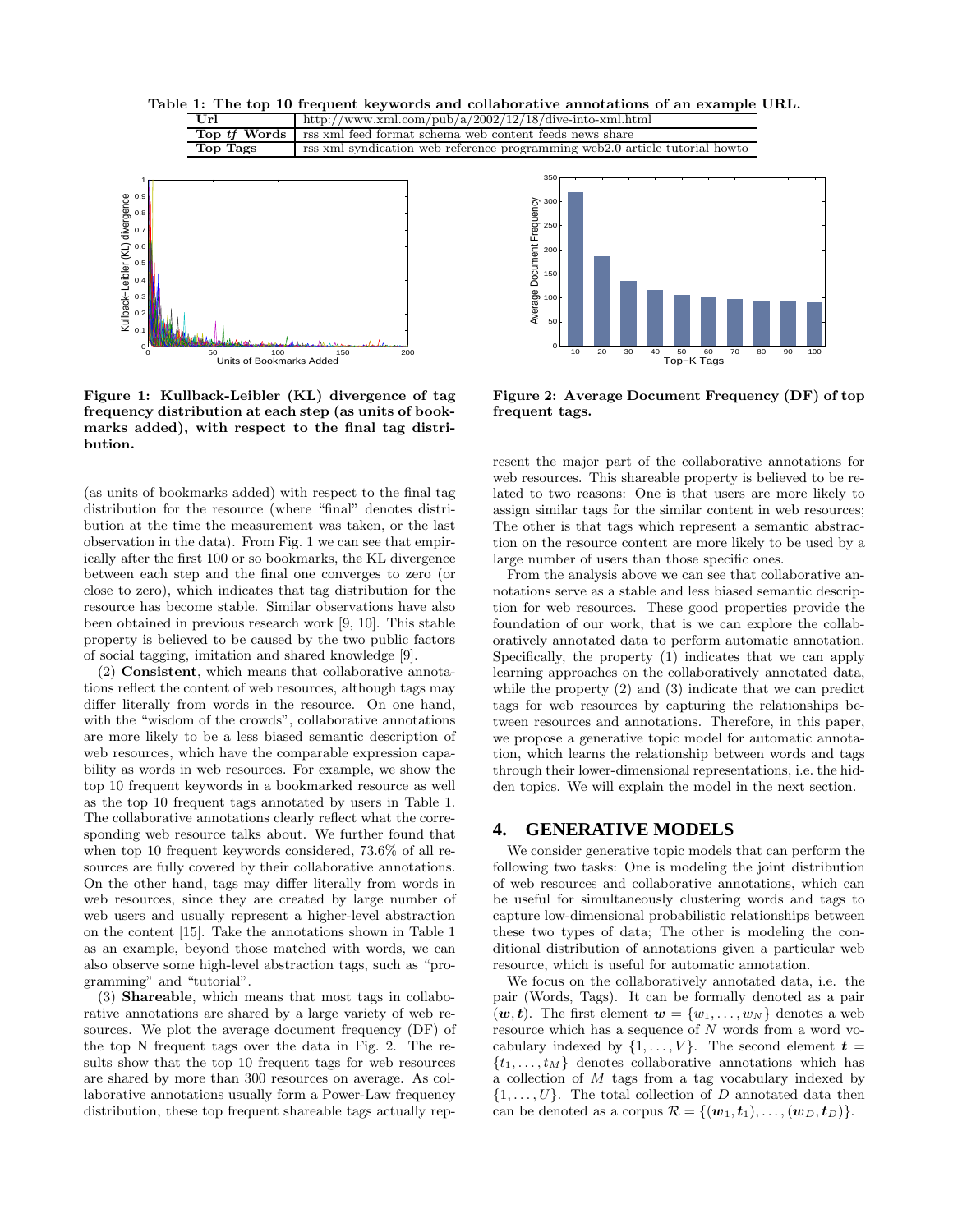# **4.1 Word-Tag LDA**

Based on the analysis above, we propose to use a generative topic model, referred as Word-Tag LDA, for automatic annotation which captures the conditional relationships between lower-dimensional representations of words and tags. Word-Tag LDA is represented as a probabilistic graphical model in Fig. 3. The model extends the conventional LDA model by simultaneously modeling the generative process of web resources and the process of collaborative annotations. In particular, it first generates words from an LDA model. Then only the topics associated with the words in the resource are used to generate the tags, resulting in a coupling between word and tag topics. Formally, let  $K$  be the latent topic number, let  $\boldsymbol{z} = \{z_1, z_2, \ldots, z_N\}$  be the latent topics that generate the words, and let  $y = \{y_1, y_2, \ldots, y_M\}$  be the indexing variables that take values from  $1$  to  $N$  with equal probability. Word-Tag LDA assumes the following generative process of each collaboratively annotated resource  $(w, t)$ in corpus R:

- 1. Draw topic proportions  $\theta \sim \text{Dir}(\alpha)$
- 2. For each of the  $N$  words  $w_n$ 
	- (a) Draw topic assignment  $z_n \sim \text{Multinomial}(\theta)$
	- (b) Draw word  $w_n \sim p(w_n | z_n, \beta)$ , a multinomial probability conditioned on the topic  $z_n$
- 3. For each of the M tags  $t_m$ 
	- (a) Draw index  $y_m \sim \text{Unif}(1, \ldots, N)$
	- (b) Draw tag  $t_m \sim p(t_m|y_m, z, \eta)$ , a multinomial probability conditioned on the topic  $z_{ym}$

Given the parameters  $\alpha$ ,  $\beta$  and  $\eta$ , we obtain the marginal distribution of a pair  $(w, t)$ :

$$
p(\boldsymbol{w}, \boldsymbol{t} | \alpha, \beta, \eta) = \int p(\theta | \alpha) (\prod_{n=1}^{N} \sum_{z_n} p(z_n | \theta) p(w_n | z_n, \beta))
$$

$$
(\prod_{m=1}^{M} \sum_{y_m} p(y_m | N) p(t_m | y_m, \boldsymbol{z}, \eta)) d\theta (1)
$$

where  $\theta$  is a K-dimensional Dirichlet random variable, and has the following probability density on this simplex:

$$
p(\theta|\alpha) = \frac{\Gamma(\sum_{i=1}^{K} \alpha_i)}{\prod_{i=1}^{K} \Gamma(\alpha_i)} \theta_1^{\alpha_1 - 1} \cdots \theta_K^{\alpha_K - 1}
$$
 (2)

Finally, taking the product of the marginal probabilities of single collaboratively annotated resources, we obtain the probability of a corpus:

$$
p(\mathcal{R}|\alpha,\beta,\eta) = \prod_{d=\mathbf{I}}^{D} p(\theta_d|\alpha) (\prod_{n=1}^{N_d} \sum_{z_{dn}} p(z_{dn}|\theta_d) p(w_{dn}|z_{dn},\beta))
$$

$$
(\prod_{m=1}^{M_d} \sum_{y_{dm}} p(y_{dm}|N_d) p(t_{dm}|y_{dm},z_d,\eta))d\theta_d
$$
(3)

where notations with subscript  $d$  denote parameters/variables corresponding to the d-th annotated resource in the corpus.

The generative process of the Word-Tag LDA is essentially the same as the Correspondence LDA model proposed in [3] with the difference that the Word-Tag LDA model imitates



Figure 3: Graphical model of Word-Tag LDA.

the generation of web resources and their corresponding collaborative annotations, while [3] models the relationship between image regions and captions.

Let us consider the two aforementioned tasks under our Word-Tag LDA model. For the first task, Word-Tag LDA models the joint distribution of web resources and collaborative annotations in the form of Eqn. (1). Here we take some further analysis on how Word-Tag LDA captures the probabilistic relationship between these two types of data. Word-Tag LDA models the conditional correspondence between word and tag topics, by assuming that the topic for the tag is selected uniformly out off the assignments of topics in words. This coupling between word and tag topics actually captures the fact that the resource is generated first and then annotated with tags. It also reflects how Word-Tag LDA understands the consistent property of collaboratively annotated data, that is the collaborative annotations created by many web users conceptually agree with the original authors over the topics of the web resource. Moreover, this conditional relationship between word and tag topics also ensures that the resulting topics (i.e. multinomial parameters) over words and tags will correspond.

For the second task, we can calculate the conditional probability  $Pr(t|\mathbf{w})$  needed for automatic annotation based on the variational inference methods. Given a web resource and Word-Tag LDA, we can compute an approximate posterior distribution over topics for each word. Using these parameters, we perform automatic annotation by finding the corresponding distribution over tags given words as follows:

$$
p(t|\mathbf{w}) \approx \sum_{n} \sum_{z_n} q(z_n|\phi_n) p(t|z_n, \eta)
$$

where  $q(z_n|\phi_n)$  is the approximated posterior distribution over the topics of the n-th word.

#### **4.2 Inference and Estimation**

In this section, we describe approximate inference and parameter estimation for the Word-Tag LDA model. As a side effect of the inference method, we can compute approximations to our distribution of interest:  $Pr(t|\mathbf{w})$ .

#### *4.2.1 Variational Inference*

Exact probabilistic inference for Word-Tag LDA is intractable as in conventional LDA. Therefore, we use variational inference method to approximate the posterior distribution over the latent variables given a particular annotated web resource.

Specifically, we define the following factorized distribution on the latent variables:

$$
q(\theta, \mathbf{z}, \mathbf{y} | \gamma, \phi, \varphi) = q(\theta | \gamma) \prod_{n=1}^{N} q(z_n | \phi_n) \prod_{m=1}^{M} q(y_m | \varphi_m)
$$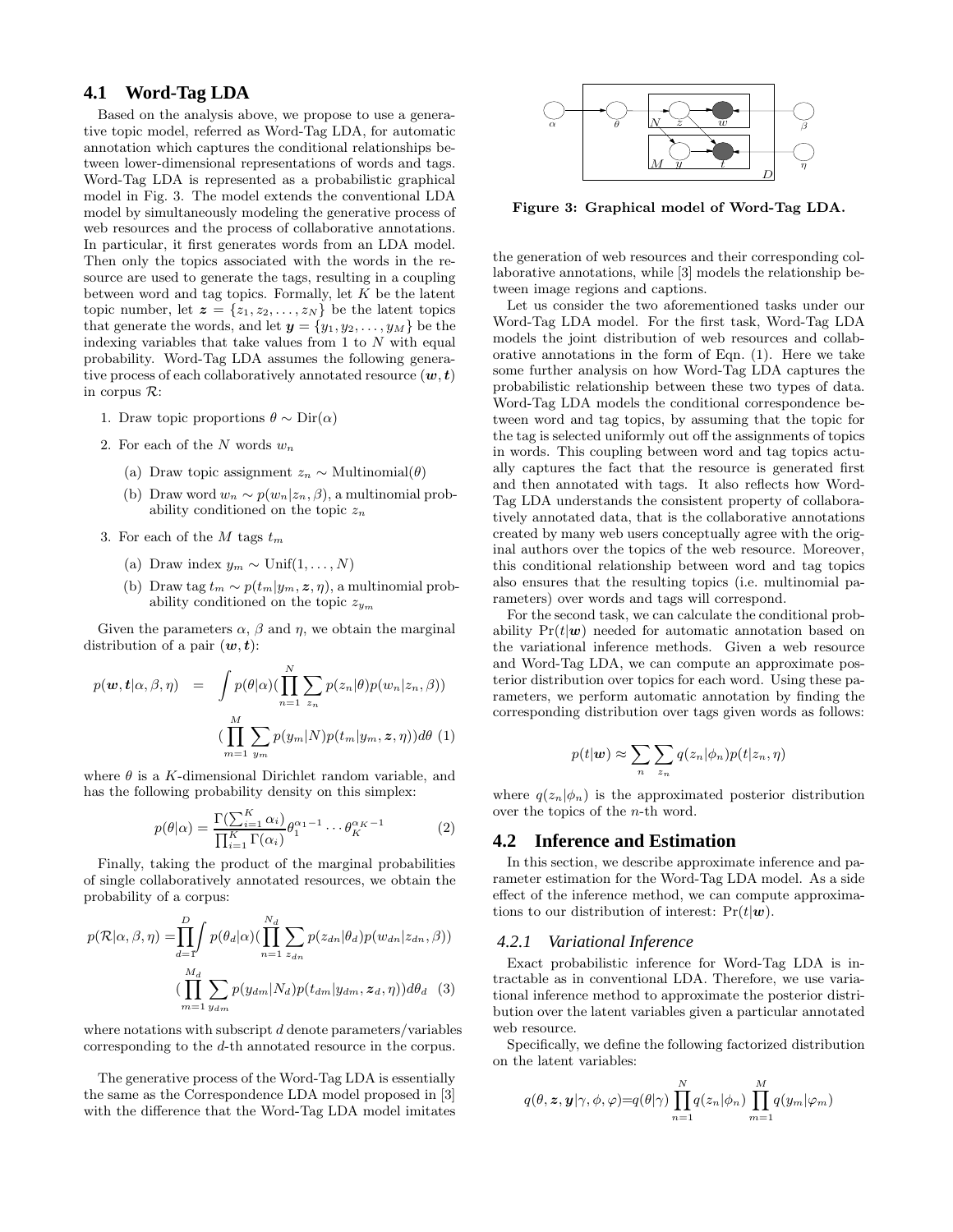with free (variational) parameters  $\gamma$ ,  $\phi$ , and  $\varphi$ , where  $\gamma$  is a K-dimensional Dirichlet parameter,  $\phi_n$  are N K-dimensional multinomial parameters, and  $\varphi_m$  are M N-dimensional multinomial parameters.

We then minimize the KL-divergence between this factorized distribution and the true posterior by taking derivatives of the lower bound of the log likelihood function with respect to the variational parameters. Let  $\beta_{iv}$  be  $p(w_n^v | z_n = i, \beta)$  for word  $v$ . We can obtain the following update equations:

$$
\gamma_i = \alpha_i + \sum_{n=1}^N \phi_{ni}
$$

$$
\phi_{ni} \propto \beta_{iv} \exp\left\{\Psi(\gamma_i) - \Psi(\sum_{j=1}^K \gamma_j) + \sum_{m=1}^M \varphi_{mn} \log p(t_m | y_m = n, z_m = i, \eta)\right\}
$$

$$
\varphi_{mn} \propto \exp \left\{ \sum_{k=1}^{K} \phi_{ni} \log p(t_m | y_m = n, z_n = i, \eta) \right\}
$$

These update equations are invoked repeatedly until the KL divergence converges.

#### *4.2.2 Parameter Estimation*

Given a corpus of collaboratively annotated data, we find maximum likelihood estimation of the model parameters with a *variational EM* procedure which maximizes the lower bound on the log likelihood of the data induced by the variational approximation described above. Specifically, the Estep computes the variational posterior for each collaboratively annotated web resource given the current setting of the parameters. The M-step subsequently finds maximum likelihood estimation of the model parameters with expected sufficient statistics under the approximate posterior distribution. These two steps are repeated until the lower bound on the log likelihood converges.

# **5. EXPERIMENTAL RESULTS**

### **5.1 Data Set**

For experiments, we collected a sample of Delicious data by crawling its website during October and November, 2008. The data set consists of 167,958,659 taggings made by 825,402 different users on 57,813,581 different URLs with 5,916,196 different tags. We empirically filtered out the URLs annotated by less then 100 bookmarks, as the annotations for such URLs might not have achieved stabilization for learning. This left us 904,397 URLs. We then disregarded users, merged all the tags of the same URL together, crawled web resources referred by the URLs and obtained the pairs (Words, Tags). We ended up with 71,608 pairs as the collaboratively annotated data, which include 1,513,338 distinct words and 87,302 distinct tags after normalization. In our experiments, we randomly selected 40,000 pairs as the training set and 10,000 pairs as the testing set.

#### **5.2 Baseline Methods**

To demonstrate the effectiveness of our automatic annotation approach, here we first introduce a set of representative baseline methods used in our experiments, including keyword approach, similarity approach and joint approach.

### *Keyword Approach*

Since collaborative annotations reflect the content of web resources, keywords from the resource content are good candidates for tags. The keyword approach simply generates tags by extracting keywords from the web resources. It can be viewed as the most intuitive and basic approach for automatic annotation. Specifically, words from web resources are ranked in different ways and the top ranked words are extracted as the predicted tags. Here we ranked words based on tf (Key Tf) and tf-idf (Key TfIdf) respectively.

### *Similarity Approach*

The similarity (Sim) approach annotates web resources in a collaborative filtering way. It calculates the cosine similarity between a test web resource  $d_{test}$  and each training resource  $\boldsymbol{d}_{i}$  in the form  $Sim(\boldsymbol{d}_{test},\boldsymbol{d}_{i}) = \frac{\sum_{j} c(d_{test},w_{j})c(\boldsymbol{\breve{d}}_{i},w_{j})}{\sqrt{\sum_{j} c(d_{test},w_{j})^{2}}\sqrt{\sum_{j} c(d_{i},w_{j})^{2}}}$ where  $c(\boldsymbol{d}, w_j)$  represents the count of the j-th word in resource  $d$ . The top  $t$  tags from  $s$  most similar resources are then considered. Here we set  $t$  to be 2 and  $s$  to be 5, resulting in 10 tags for each test resource.

#### *Joint Approach*

The joint (Joint) approach also employs a topic model for automatic annotation, which is essentially the same as the mixed membership model [8]. Comparing with Word-Tag LDA, the topic model in Joint approach makes a conditional independence assumption between word and tag topics, that is the topic assignment for each word and tag is assumed to be generated conditioned on the same topic distribution respectively. Specifically, its generative process is:

- 1. Draw topic proportions  $\theta \sim \text{Dir}(\alpha)$
- 2. For each of the N words  $w_n$ 
	- (a) Draw topic assignment  $z_n \sim \text{Multinomial}(\theta)$
	- (b) Draw word  $w_n \sim p(w_n | z_z, \beta)$ , a multinomial probability conditioned on the topic  $z_n$
- 3. For each of the M tags  $t_m$ 
	- (a) Draw topic assignment  $v_m \sim \text{Multinomial}(\theta)$
	- (b) Draw tag  $t_m \sim p(t_m|v_m, \eta)$ , a multinomial probability conditioned on the topic  $v_m$

In annotation, we approximate the conditional distribution over tags based on variational methods as follows:

$$
p(t|\boldsymbol{w}) = \sum_{v} p(t|v) \int p(v|\theta) p(\theta|\gamma) d\theta
$$

where  $\gamma$  denotes the approximate posterior Dirichlet. The integral over  $\theta$  is easily computed; it is the expectation of the k-th component of  $\theta \sim Dir(\gamma)$ :

$$
\int p(v|\theta)p(\theta|\gamma)d\theta = \frac{\gamma_v}{\sum_v \gamma_v}
$$

### **5.3 Topics**

We applied our Word-Tag LDA on the training set. Fig. 4 presents the log-likelihood on the training data by choosing different number of hidden topics and with different iteration times. In Fig. 4 we can find that the log-likelihood increases fast from 10 topics to 300 topics and slows down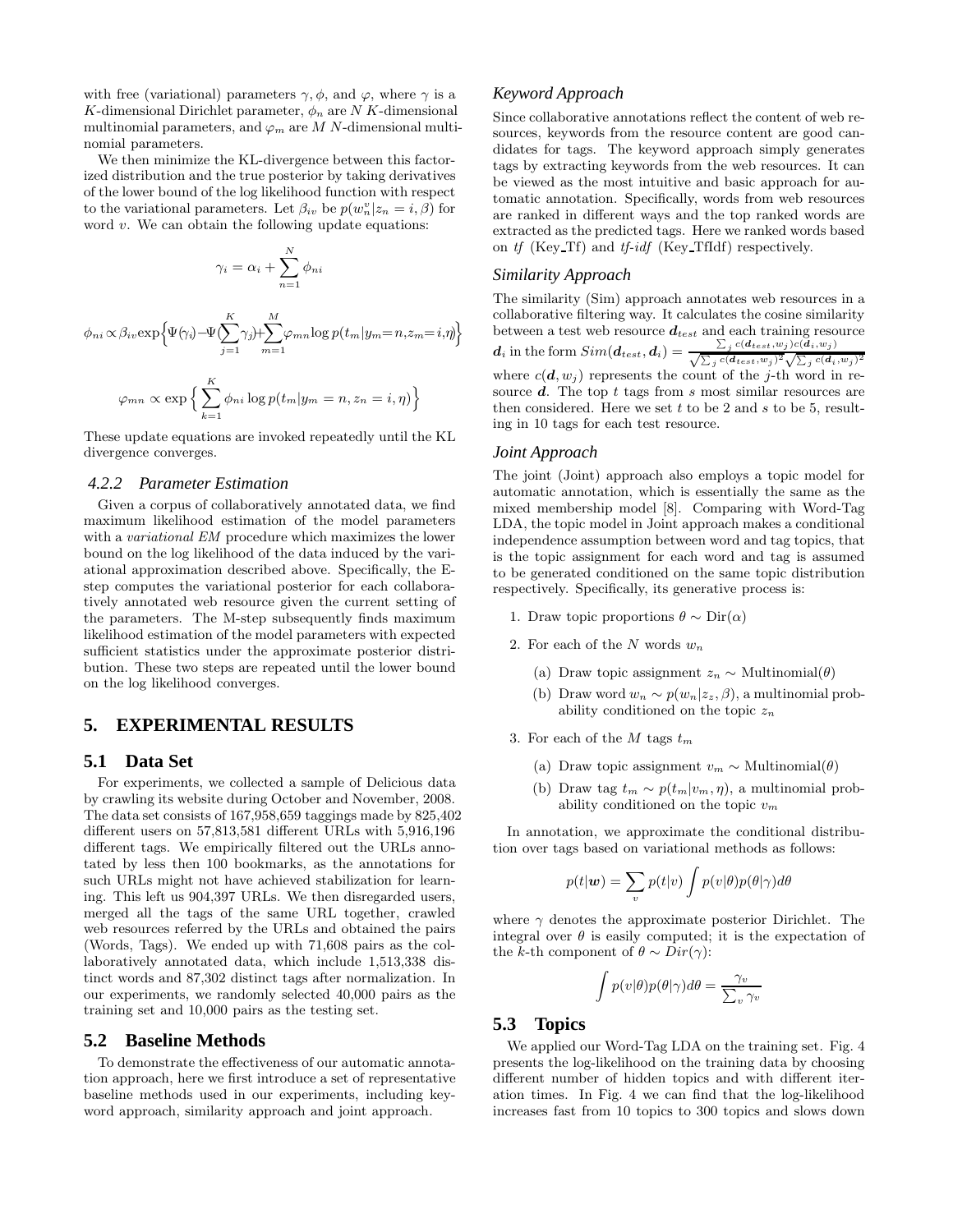Table 2: Comparisons between topics over words and tags.

| Topic 1       |               | Topic 2         |                 | Topic 3   |          | Topic 4 |          | Topic 5     |             |
|---------------|---------------|-----------------|-----------------|-----------|----------|---------|----------|-------------|-------------|
| Word          | Tag           | Word            | Tag             | Word      | Tag      | Word    | Tag      | Word        | Tag         |
| secure        | secure        | game            | game            | economic  | economic | hotel   | travel   | design      | webdesign   |
| network       | network       | $_{\rm{cheat}}$ | videogame       | economy   | economy  | flight  | hotel    | website     | design      |
| scan          | sysadmin      | wii             | nintendo        | market    | longtail | airline | airline  | web         | gallery     |
| nmap          | $_{\rm back}$ | nintendo        | ds              | long      | fax      | travel  | flight   | blog        | inspiration |
| tool          | infosec       | xbox            | W11             | tail      | capital  | airport | airfare  | inspiration | <b>CSS</b>  |
| sniff         | audit         | ds              | $_{\rm{cheat}}$ | fax       | bubble   | ticket  | ticket   | tutorial    | showcase    |
| $\det$        | compute       | play            | playstation     | price     | long     | air     | cheap    | beautiful   | web         |
| packet        | exploit       | pc              | entertain       | cost      | tail     | city    | airplane | site        | lavout      |
| system        | pentest       | playstation     | mario           | capital   | interest | cheap   | vacation | part        | website     |
| $_{\rm list}$ | software      | mario           | nds             | economist | dollar   | airfare | fly      | list        | shadow      |



Figure 4: Log-Likelihood on the times of iteration of different number of topics with Word-Tag LDA.

when topic number is larger than 300. It indicates that the hidden topic with 300 dimensions is basically enough to capture the major category of meanings in the training data. Higher dimensions are very probably to be redundant and may cause the problem of over-fitting. Therefore, in our experiment, we model our data with 300 topics.

Here we also show the corresponding topics over words and tags learnt in Word-Tag LDA. We choose the corresponding top 10 words and tags under each topic according to the probability  $p(w|z, \beta)$  and  $p(t|v, \eta)$  respectively, and randomly list 5 topics in Table 2. From Table 2, we can see that each resulting topic over words and tags corresponds to each other very well and form a special category of semantics. For example, Topic 1 is mainly about "network security", while Topic 3 talks about "economy" which is clearly more related to the "long tail" theme specifically. Moreover, we can find that words and tags under the corresponding topics may differ literally. For example, "longtail" appears in the top ranked tags under Topic 3 but not in the top ranked words. It indicates that users are likely to create such a special tag to summarize the corresponding content.

### **5.4 Annotation Performance**

Since we are primarily interested in automatic annotation for web resources, we evaluate our approach and four baseline methods (i.e., Key Tf, Key TfIdf, Sim and Joint) on the annotation task. We propose to use the following metrics [21] to measure the effectiveness of our approach.

- Top-k accuracy: Percentage of web resources correctly annotated by at least one of the top kth predicted tags.
- Exact-k accuracy: Percentage of web resources correctly annotated by the kth predicted tag.



Figure 5: Precision-Recall graph shows the change of Tag-Precision and Tag-Recall with the number of predicted tags increases.

- Tag-recall: Percentage of correctly predicted tags among all tags annotated by the users.
- Tag-precision: Percentage of correctly predicted tags among all tags predicted by the algorithm.

Due to the space limitation, we only present the evaluation over the top 10 tags here. The topic number  $K$  in Joint approach is also set to 300 for a fair comparison.

The annotation performance in terms of top-k and exact-k accuracy on the testing set is depicted in Fig. 6. The results show that our approach can outperform all the other baselines significantly (p-value $< 0.01$ ). As shown in Fig.  $6(a)$ , our approach makes 80.5% correct annotation for the topmost (top-1) tag, for which all the other baselines are below 75%. With the increase of the tag number, the top-k performance gradually improves. The accuracy of top-10 tags for our approach reaches 99.1%, indicating that at least 1 of 10 tags annotated by our approach is also annotated by the users over 9,900 test web resources. From Fig. 6(b) we can see that our approach reaches higher accuracy than the others at different ranks. The top-most tags predicted by our approach achieve the best accuracy (80.5%) and the performance decreases as the rank of the tags decreases. The precision-recall graph is depicted in Fig. 5. Again, we can see that our approach is clearly the winner.

For the two topic model based approaches, our approach and Joint approach, we made further comparison in terms of annotation perplexity [3]. Specifically, we computed the perplexity of the given annotations under  $p(t|\mathbf{w})$  for each web resource in the testing set to measure the annotation quality. Perplexity, used by convention in language modeling, is equivalent algebraically to the inverse of the geometric mean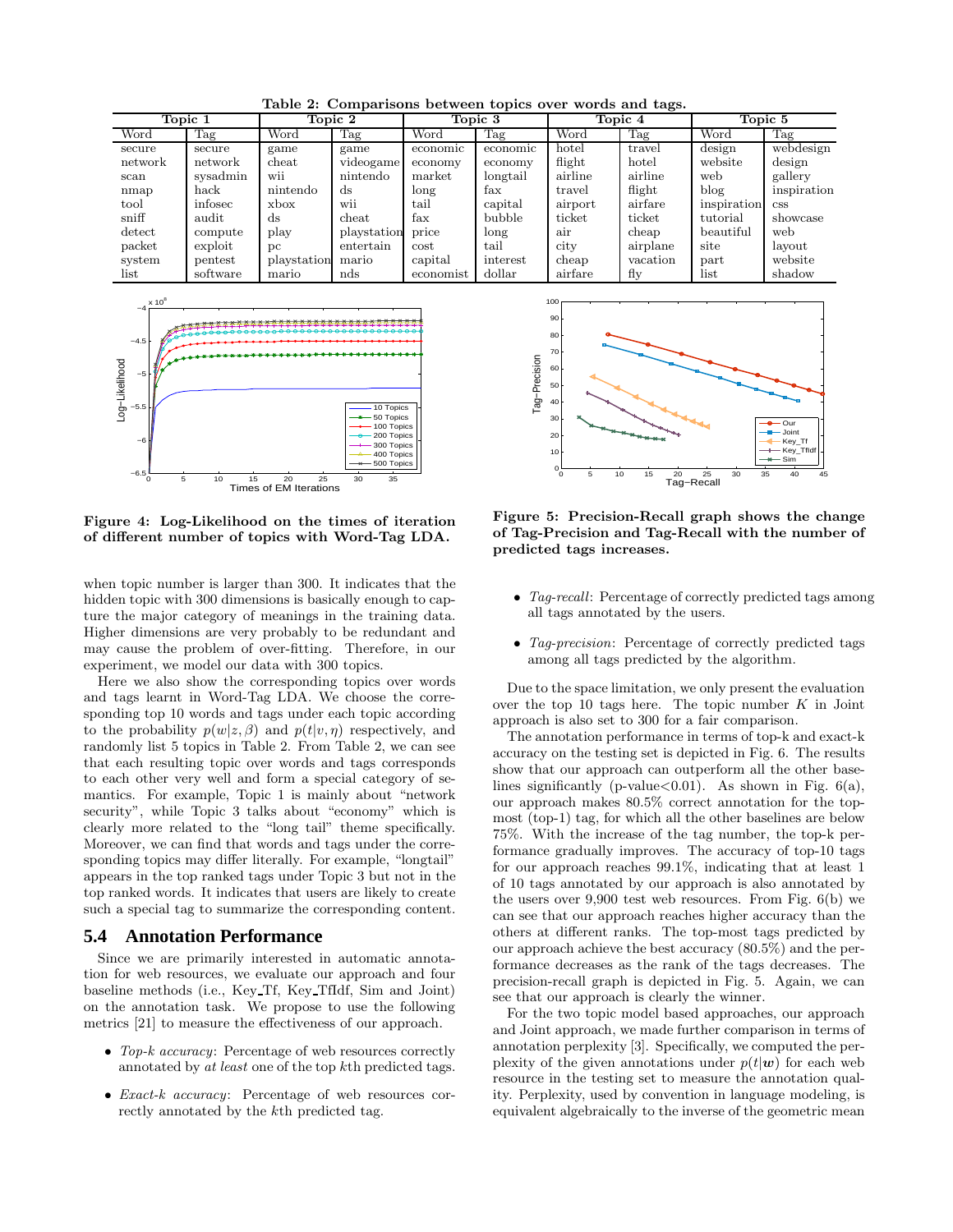

Figure 6: Annotation performance in terms of Top-K Accuracy and Exact-K Accuracy.



Figure 7: Annotation Perplexity on the testing set (lower numbers are better).

per-word likelihood. A lower perplexity score indicates better generalization performance. Formally, for a testing set of  $D$  annotated resources, the annotation perplexity is:

$$
perplexity = exp\Big\{-\frac{\sum_{d=1}^{D} \sum_{m=1}^{M_d} \log p(t_m | \boldsymbol{w}_d)}{\sum_{d=1}^{D} M_d}\Big\}
$$

Fig. 7 shows the perplexity of the held-out annotations under the maximum likelihood estimation of each model for different values of topic number K. We see that our approach constantly outperforms Joint approach, which is consistent with the performance results above.

### **5.5 Case Study**

Table 3 shows the top 10 user-generated tags for two sampled web resources from testing set, as well as the top 10 tags predicted by each approach. The underline indicates an overlap between the prediction and ground truth. These examples illustrate the limitations and power of all the annotation approaches.

From the examples we can see that Sim approach gives the least impressive annotation among the five. It produces more unrelated tags because such tags are used to annotate similar resources, e.g. "optimization" may annotate a similar resource about hardware but might not be appropriate for resource  $\#2374$ . This is also reflected in the previous quantitative evaluation results, where Sim approach cannot achieve high performance in terms of all the measures. It seems that only leveraging the similarity between resources to predict annotations is not sufficient, since the relationship is too coarse.

The two keyword approaches perform better than Sim approach, indicating that users are likely to pick up keywords as tags for resources. As shown in previous section, the top-1 accuracy of Key Tf approach reaches 55.1%, showing that more than half resources would be annotated by the most frequent word. Among these two keyword approaches, Key Tf approach achieves better results than Key TfIdf. This is because Key TfIdf approach prefers to put more specific words at top ranks, which might not be appropriate candidates for tags, e.g. "telco" for resource #5139. Moreover, both keyword approaches have limited annotation performance as they make a strict consistent assumption between words and tags. They both suffer from ignoring the fact that tags may differ literally from words in web resources, since tags are created by large number of web users and usually represent a higher-level abstraction on the resource content, e.g. "tutorial" and "hardware" for resource #2374.

By capturing the low-dimensional probabilistic relationships between words and tags, we can improve the annotation performance, e.g. 7 of 10 predicted tags match with user-generated annotations for resource #5139 in our approach. Among these two topic model based approaches, our approach achieves better results than Joint approach. In fact, due to the decoupling of word topics and tag topics, Joint approach easily allows tags to be generated by topics that did not contribute to generating the words. In contrary, Word-Tag LDA forces a greater degree of correspondence between word and tag topics, leading to better estimation of model parameters and higher performance in automatic annotation. Besides, topic model based approaches also show some limitations as they might fail to predict very specific tags at top ranks. For example, the top 1 frequent tag "iptv" in user-generated annotations for resource #5139 does not appear in top annotations from either Joint approach or our approach, while both keyword approaches can predict it correctly. It indicates that beyond topics, we may also try to capture more direct relationship between words and tags to help eliminate such problem.

# **6. CONCLUSIONS**

In this paper, we investigate the problem of automatic annotation, which aims to predict social tags for web resources automatically to help future navigation, filtering or search. We propose to use a probabilistic topic model, referred as Word-Tag LDA, to capture the relationship be-